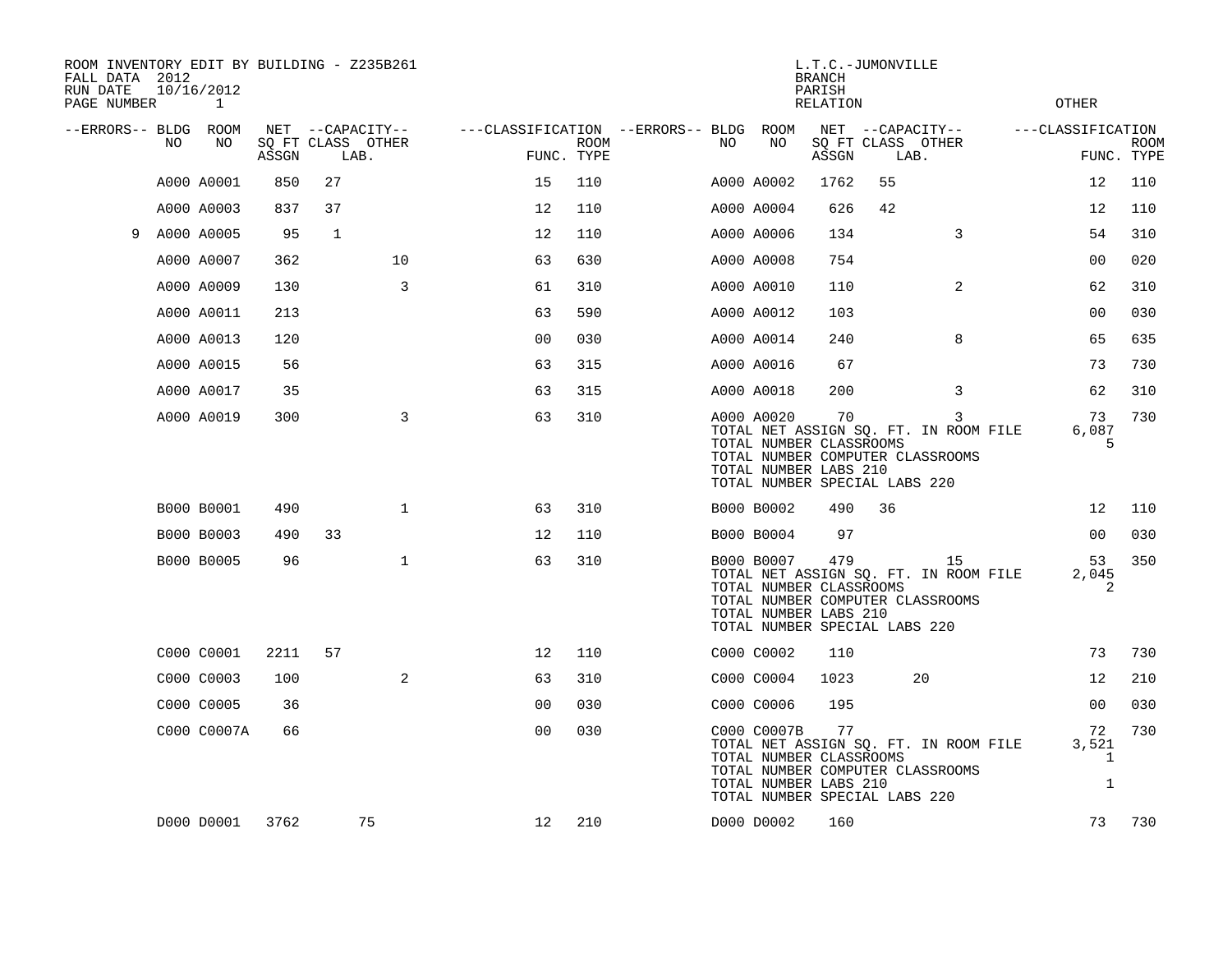| ROOM INVENTORY EDIT BY BUILDING - Z235B261<br>2012<br>FALL DATA<br>10/16/2012<br>RUN DATE<br>PAGE NUMBER | 2          |       |                                               |    |                           | L.T.C.-JUMONVILLE<br><b>BRANCH</b><br>PARISH<br>RELATION<br>OTHER                                                                                                                                              |
|----------------------------------------------------------------------------------------------------------|------------|-------|-----------------------------------------------|----|---------------------------|----------------------------------------------------------------------------------------------------------------------------------------------------------------------------------------------------------------|
| --ERRORS-- BLDG ROOM<br>NO                                                                               | NO         | ASSGN | NET --CAPACITY--<br>SQ FT CLASS OTHER<br>LAB. |    | <b>ROOM</b><br>FUNC. TYPE | ---CLASSIFICATION --ERRORS-- BLDG ROOM<br>NET --CAPACITY--<br>---CLASSIFICATION<br>NO<br>SQ FT CLASS OTHER<br>NO<br><b>ROOM</b><br>ASSGN<br>FUNC. TYPE<br>LAB.                                                 |
|                                                                                                          | D000 D0003 | 240   |                                               | 73 | 730                       | 110<br>310<br>D000 D0004<br>63<br>1<br>TOTAL NET ASSIGN SQ. FT. IN ROOM FILE<br>4,272<br>TOTAL NUMBER CLASSROOMS<br>TOTAL NUMBER COMPUTER CLASSROOMS<br>TOTAL NUMBER LABS 210<br>TOTAL NUMBER SPECIAL LABS 220 |
|                                                                                                          | E000 E0003 | 81    | 2                                             | 63 | 310                       | 73<br>730<br>E000 E0004<br>220                                                                                                                                                                                 |
|                                                                                                          | E000 E0006 | 3002  | 32                                            | 12 | 210                       | 3,303<br>TOTAL NET ASSIGN SQ. FT. IN ROOM FILE<br>TOTAL NUMBER CLASSROOMS<br>TOTAL NUMBER COMPUTER CLASSROOMS<br>TOTAL NUMBER LABS 210<br>TOTAL NUMBER SPECIAL LABS 220                                        |
|                                                                                                          | G000 G0001 | 820   |                                               | 00 | 010                       | TOTAL NET ASSIGN SQ. FT. IN ROOM FILE<br>TOTAL NUMBER CLASSROOMS<br>TOTAL NUMBER COMPUTER CLASSROOMS<br>TOTAL NUMBER LABS 210<br>TOTAL NUMBER SPECIAL LABS 220                                                 |